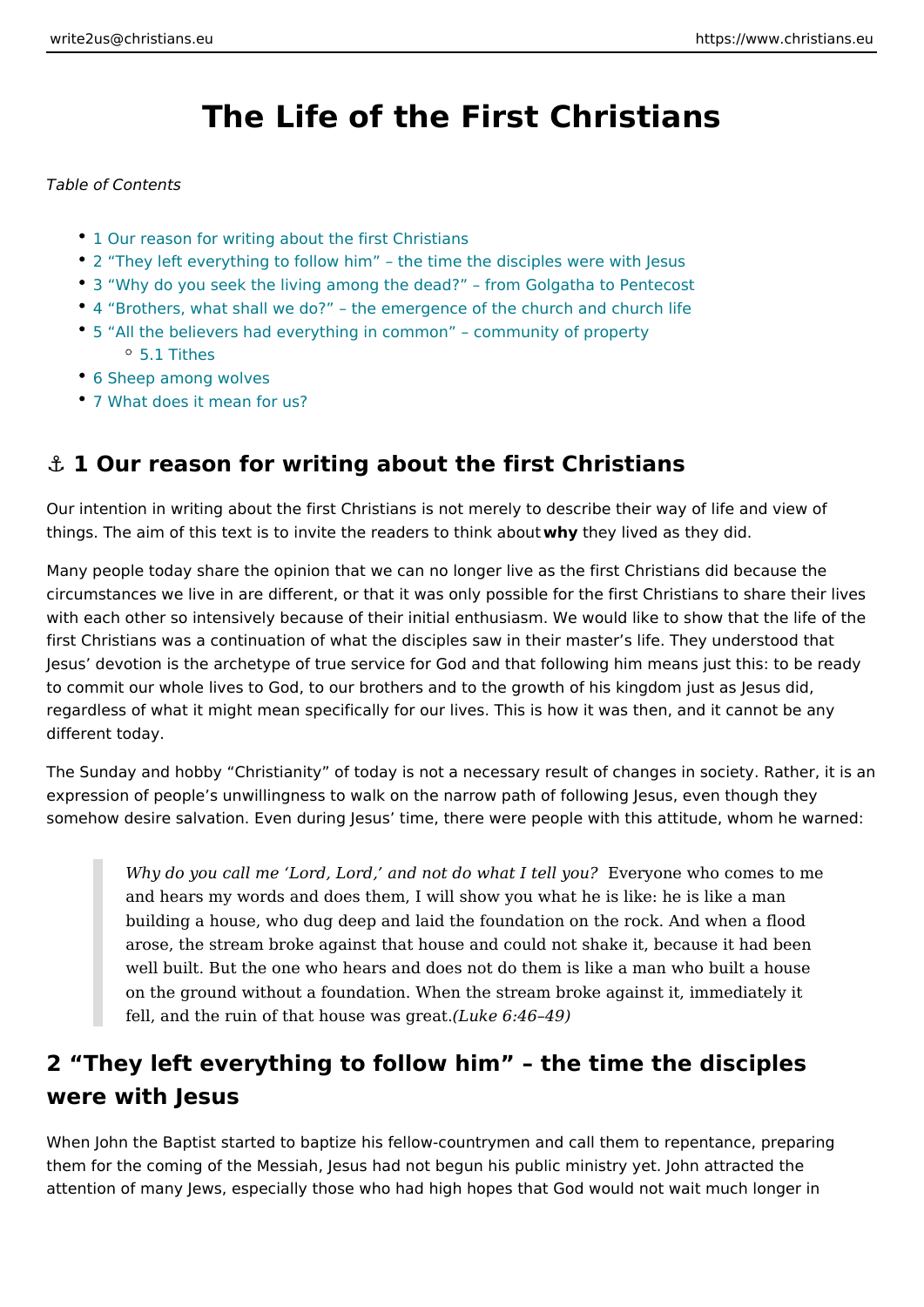sending the promised saviour. Some of these Jews later became Jesus most trust

From the time of Jesus baptism, John the Baptist began to clearly testify that J who would redeem Israel. As the people came to him, he pointed them to Jesus. movement thus shifted from John to Jesus.

Jesus chose twelve men from among those who came to listen to him and accomp time, with the aim that they remain with  $\left| \mathbf{h} \right|$  in the coen spot an interpolant many things more exactly them. They are known as the apostles. They got to know him most deeply, and w him in order to be able to later bear the central responsibility of building the ne

When Jesus was asked what the most important commandment is, he replied:

The most important is, Hear, O Israel: The Lord our God, the Lord is on love the Lord your God with all your heart and with all your soul and wi and with all your strength. The second is this: You shall love your nei yourself. There is no other commandment greed a the a 29 the edge.

On the last evening they spent together, Jesus gave his disciples the new comma as he loved them and gave them his own example to show what it means to fulfil commandme $n$ t. At this point, his disciples had not yet grasped the full ext[en](#page-10-0)t of greatest proof for it the step to submit to the unjust, cruel death on the cross had Through their daily fellowship with him, however, they had already understood m

- His example in the uncertain and irregular life as they travelled with him tau unconditional trust in God. Jesus knew the Faibeovæsithbione e myhbeing, and w will provide him with everything he needs.
- \* They also witnessed his prayer life and closeness with the Father, from who for everything he did. In this way he was able to resist every temptation to and honour from people, and was filled with and led by c[omp](#page-10-0)leties dreew stibavted impressed his disciples, and they asked him to  $A$  ach them to pray.
- $\bullet$  His disciples must have also taken special notice of his empathetic and impa the despised and the outcasts, those who were caught in sin and who he was  $o$  ut to $5$ ]
- He was available every day of his public ministry in tireless devotion to the sheep without a shepherd. His shepherd-like love was so great that he was w own needs in order to give food to the spiritually hungry. It is reported that that there was not even t[ime](#page-10-0) to eat.
- \* The apostles also knew his fearless clarity in the disputes with the self-righ that the only thing that could help them out of eternal condemnation is to expose
- \* He also taught his disciples to love their enemies, not even to respond to he grudge, but to put them to shame with a humble [an](#page-10-0)d loving attitude.
- Finally, his disciples also experienced how he stood up for the truth he prea He chose rather to die than to retract anything he said or to flee from his en undermined his own credibility and that of his message. He knew that the sa depended on it. The good shepherd lays down [his](#page-10-0) life for his sheep.
- In all this, they saw his selfless attitude: he was ready to give and serve wi or gratitude from the  $\mathfrak p$  eople.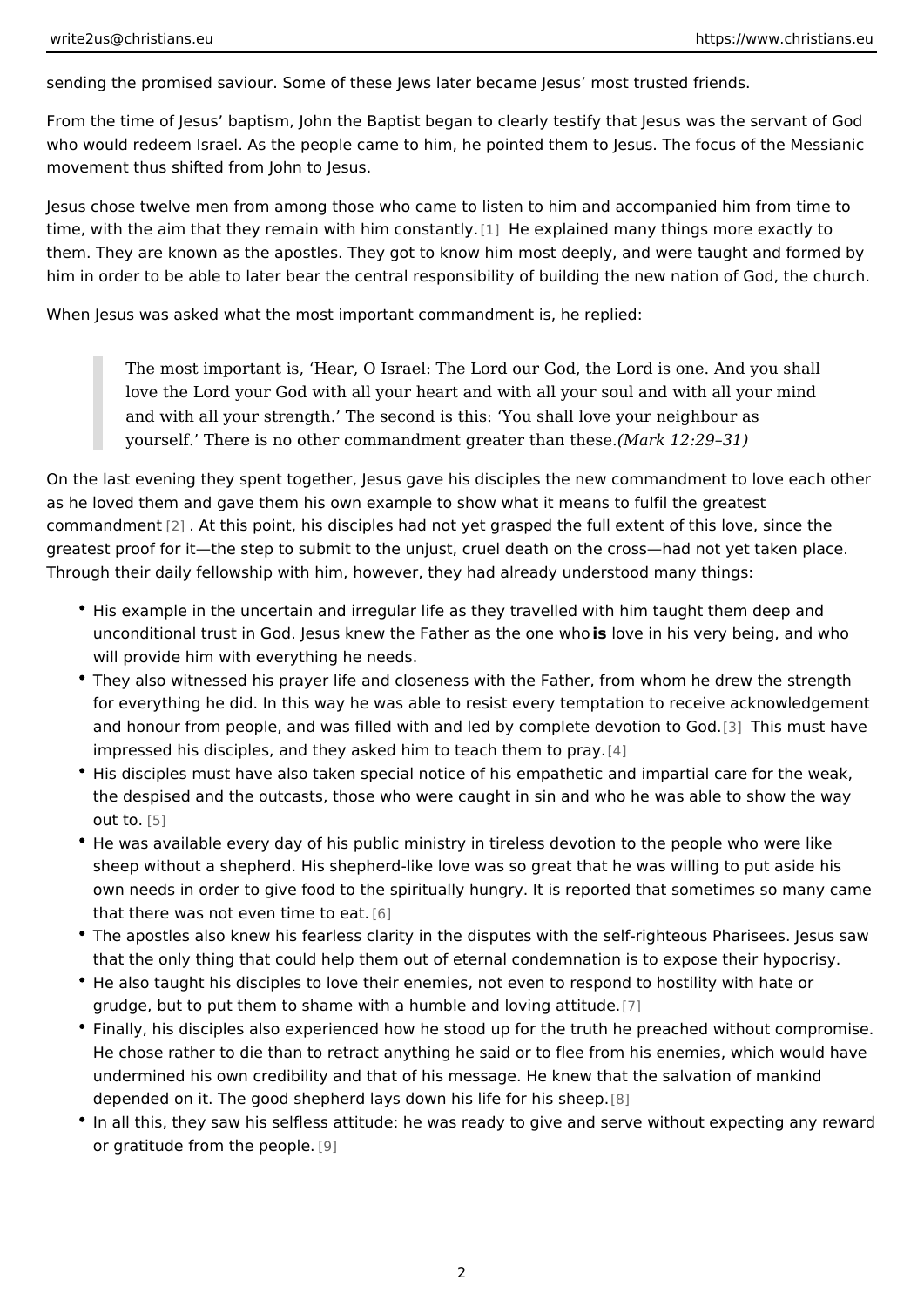# 3 Why do you seek the living among the dead? from G to Pentecost

Even though Jesus had prepared his disciples for the fact that he w[ould](#page-10-0) didesand death was nevertheless a catastrophe for them which seemed to have taken away dead, he appeared to them on the third day. The following weeks with the resurr time of intensive rethinking. They learned to see everything in a new light. It be that the Messiah is not the one who would set up an earthly kingdom of peace ar The kingdom of God bears its good fruit in the midst of the weeds of this world. commissioned to go to the ends of the earth with the message of Jesus and prea everywhere the God who became man out of love. In Jesus God himself came into devotion he wanted to lead mankind to repentance from their rejection and apath Creator, and to a life of love for God and their neighbours this is the way of sal disciples of Jesus were to give their lives for this very purpose.

At Pentecost the disciples received the Holy Spirit. This was the decisive impetu preach. The Spirit of God helped them overcome all fear and gave them words th hearts. Not few among the Jews who were in Jerusalem at Pentecost believed the concerning the resurrection of Jesus and the fact that he is the Messiah sent by of church history.

### 4 Brothers, what shall we do? the emergence of the church and church life

We find the following text in Acts 2:32 47. It contains the last part of Peter s se in Jerusalem at Pentecost (Acts 2:1 13), and the reaction of those who believed:

& This Jesus God raised up, and of that we all are witnesses. Being th the right hand of God, and having received from the Father the promise Spirit, he has poured out this that you yourselves are seeing and hearing. not ascend into the heavens, but he himself says, The Lord said to my right hand, until I make your enemies your footstool. Let all the house therefore know for certain that God has made him both Lord and Christ, whom you crucified. Now when they heard this they were cut to the hea Peter and the rest of the apostles, Brothers, what shall we do? And  $P\left(\mathbf{r}\right)$ Repent and be baptized every one of you in the name of Jesus Christ for forgiveness of your sins, and you will receive the gift of the Holy Spirit is for you and for your children and for all who are far off, everyone wh God calls to himself. And with many other words he bore witness and c exhort them, saying, Save yourselves from this crooked generation. So received his word were baptized, and there were added that day about t souls. And they devoted themselves to the apostles teaching and the fe breaking of bread and the prayers. And awe came upon every soul, and and signs were being done through the apostles. And all who believed w and had all things in common. And they were selling their possessions a and distributing the proceeds to all, as any had need. And day by day, a

3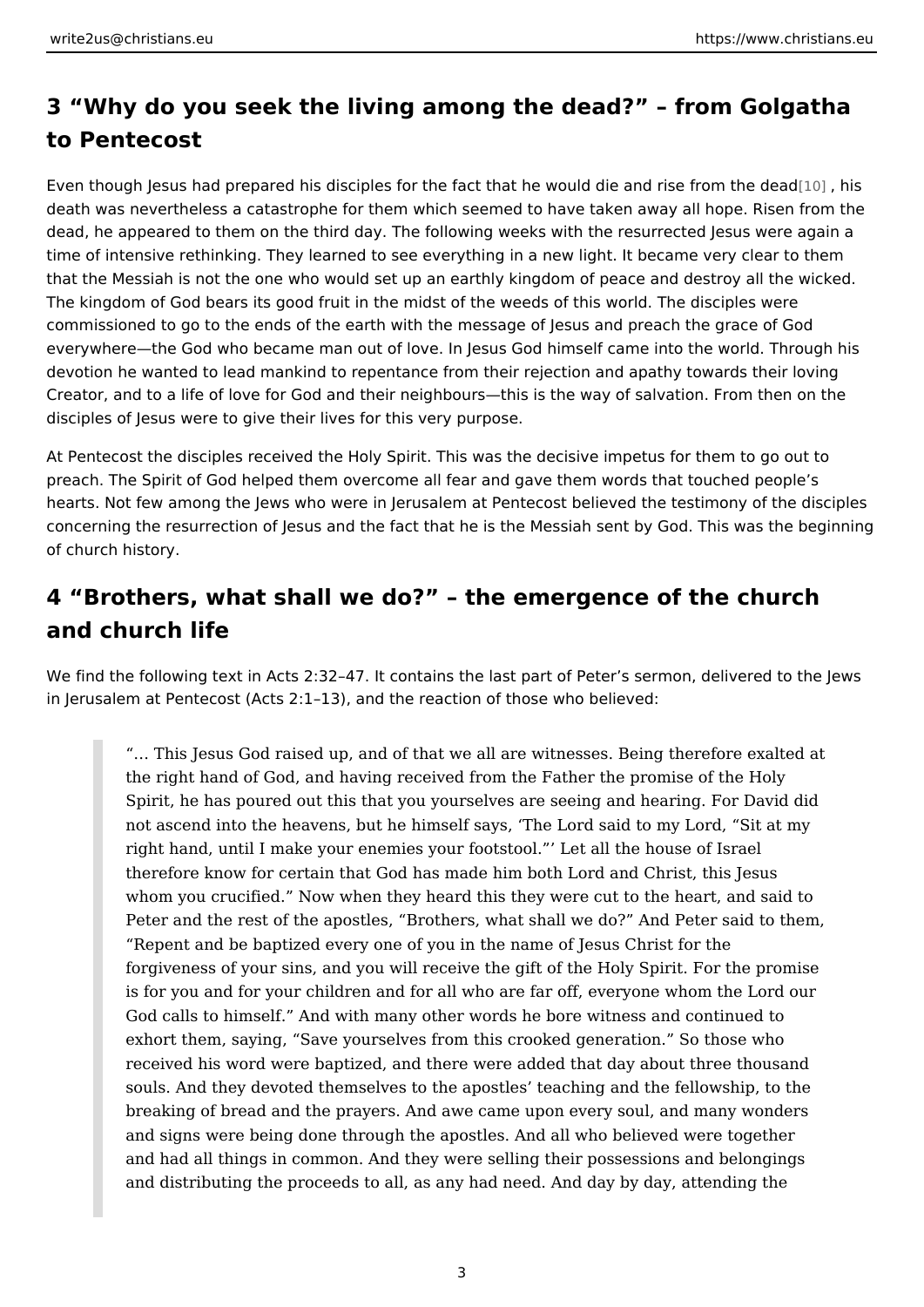temple together and breaking bread in their homes, they received their and generous hearts, praising God and having favour with all the people added to their number day by day those who were being saved.

Just like [Jes](#page-10-0)us Peter began with a call to repentance. The condition for a new life turn away from the old life ruled by sin. Whoever wants to belong to God has to sins which separate him from God and other people.

This is the message we have heard from him and proclaim to you, that G in him is no darkness at all. If we say we have fellowship with him while darkness, we lie and do not practice the truth. But if we walk in the light light, we have fellowship with one another, and the blood of Jesus his S from all  $$1nJohn 1:5 7)$ 

Man can only approach the holy God with a sincere heart. If one opens up his si cover t[hem](#page-10-0) all God will forgive him and create a new man out of this person who lead him. God s Spirit will lead those who repentheed diosaiplifees oofflobeweus had learne from their master that love means devoting their whole lives; this devotion was w the believers of the early chuechove that God pours out into the he[arts](#page-10-0) of his chi compels them not to live for themselves any longer. Paul puts it this way:

For Christ s love compels us, because we are convinced that one died f therefore all died. And he died for all, that those who live should no lor themselves but for him who died for them and  $Qa\text{S}$  orrains  $b\text{d}a\text{a}\text{g}$  as 5:14 15  $(NIV)$ 

The first Christians did not want to live for themselves, just like Jesus. They for everything that could hinder them from loving this way free from being bound or fields, family members, futu $[14]$  plans & ere ready to let go of everything that woul in serving God and helping people receive salvation. They knew from Jesus on th service would not be possible any other way, and on the other hand, that there i along with it:

Peter began to say to him, See, we have left everything and followed y Truly, I say to you, there is no one who has left house or brothers or s or father or children or lands, for my sake and for the gospel, who will hundredfold now in this time, houses and brothers and sisters and moth and lands, with persecutions, and in the age to  $(\&$  bank  $\&$  0e  $\n 2 \&$  30) fe.

Their readiness to deny [them](#page-10-0) sab wesve up their self-determined lives made them f of God s kingdom. They spent their time daily in the temple, where they could sp countrymen and give testimony about Jesus the Messiah. They gathered in their In their small assemblies, no one remained anonymous. There were no liturgies or could attend without any commitment. They practically experienced how they bec parents and children to one another, even if they had previously been distanced, towards each other. The church was open for everyone: the rich and the poor, men Gentiles, slaves and free, young and old. Their life of fellowship was grounded on about Jesus life and commandments as well as God s being and will. Just as Je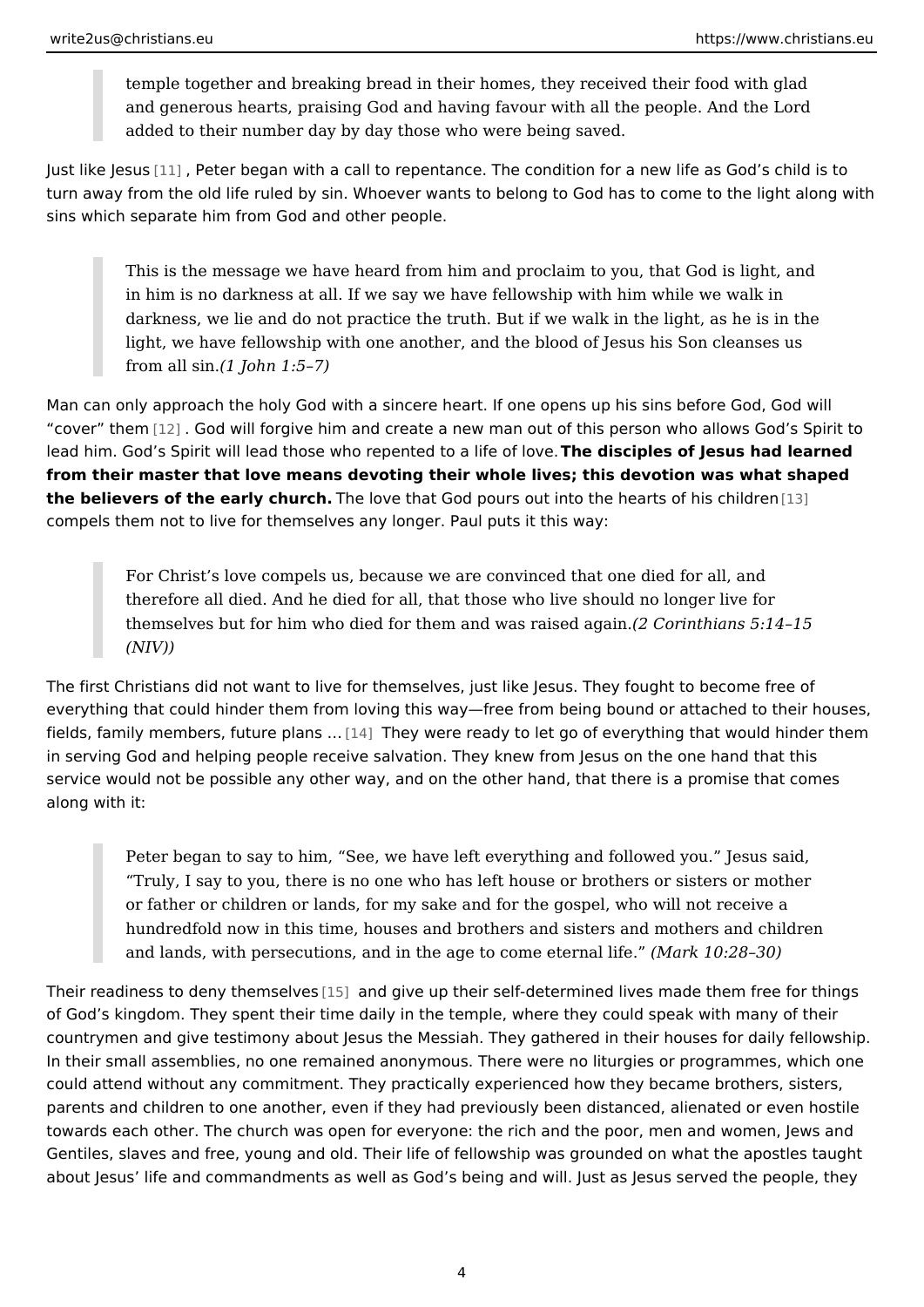too served, encouraged, admonished, comforted and corrected each other. They each other as they could, and therefore knew each other very well. They knew w sisters needed help. In shallow and short-lived relationships, real love cannot b means that you do not open up your private sphere to others. The Christians in t and pain, confessed their weaknesses and [sins](#page-10-0), tanod bedped heach other in the fig faith. All things were done out of the desire to support one another in living holy that they would all reach the aim of their faith: the eternal joy in the presence of clearly shows how important daily brotherly encouragement is:

Take care, brothers, lest there be in any of you an evil, unbelieving heart fall away from the living e Colocit Bounte another eyeary lobanyg as it is called today, that none of you may be hardened by the deceitfulness of sin. I come to share in Christ, if indeed we hold our original confidence firm t

Through their love, devotion and unity they became the ligtħt twhhait bleismups resspsoekde tohn people around them. Yet no-one dared to join them unless they had the stasme des

They were deeply united through their common faith in Jesus as the saviour and This, however, also meant that the union was destroyed if someone chose to wal and not love selflessly anymore. The example of [Ana](#page-10-0)nish and Sappahdia aster it is Christians become insincere. Both of them sold their field, but were dishonest  $c_0$ share, and lied to the apostles. They could have kept what they had. If they real it, there would have been no need to cover up their plan. They could have spoke openness and trust.

Dishonest people cannot remain in the church of God. The trust necessary for se destroyed as soon as someone gives up the sincere wish to search for God s will.

This takes us to the next point regarding the life obmmeu hintsyt of hpristiantsy:

# 5 All the believers had everything in common commun property

In Mark 10:28 30 quoted above, Jesus even promised his disciples houses and fi fulfilled by the Christians because they did not consider their belongings their p They had everything in common and shared their things with their brothers and s them to do so. They were free to decide what they wanted to do with their posse conscience towards God. For someone looking from outside, community of proper obvious expression of their trust and of how united and bound together they wer cannot be found in the world. Since they have become a new creation, they did n belongings any longer. The imperishable things were their most precious treasur them to commit even the perishable things to the kingdom of God. They did not p common cash box, but gave according to what they had wherever there was need in Acts 2 but also in chapter 4:32 37:

All the believers were one in heart and mind. No one claimed that any o possessions was their own, but they shared everything they had. With g apostles continued to testify to the resurrection of the Lord Jesus. And so powerfully at work in them all that there were no needy persons amo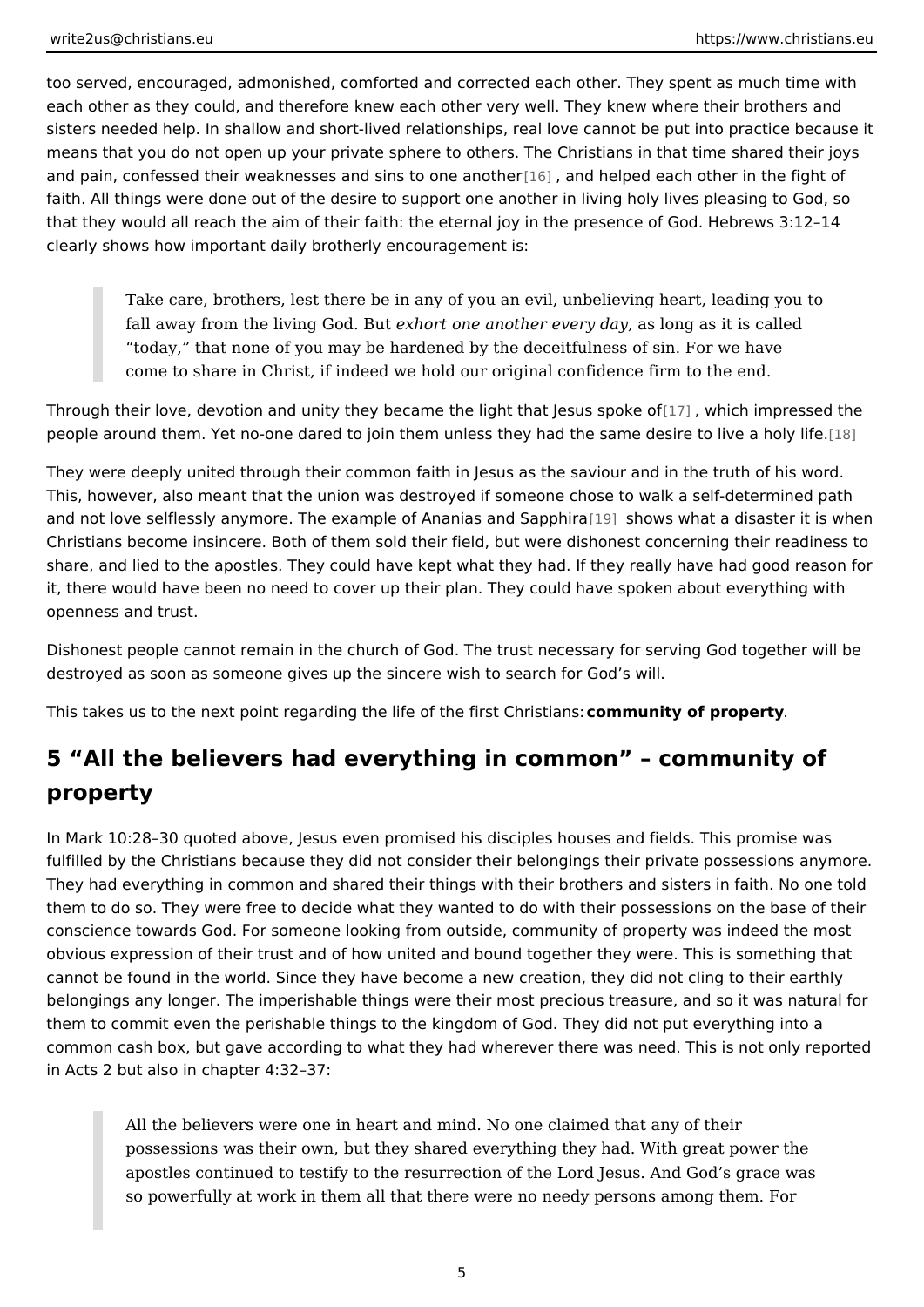from time to time those who owned land or houses sold them, brought th the sales and put it at the apostles feet, and it was distributed to anyon Joseph, a Levite from Cyprus, whom the apostles called Barnabas (whic encouragement), sold a field he owned and brought the money and put apostles feet.

Wherever brotherly love is not found in today s so-called churches, where it is r or the attendance of meetings, the readiness to share one s belongings will not church taxes, which are not written in the Bible at all, or tithes, commonly found do not make it any better, since each individual only offers a fraction of what he surprising that theologians look for apparent arguments to justify the fact that c practised today. Many church members are fond of such arguments since they ne conceal their selfishness with regard to material things. They say, for example, days shared their possessions because they believed that Jesus would soon retu that they would not need earthly goods much longer anymore. Sometimes they ev had stopped working and through this the Jerusalem church had become poor. Th needed to collect money later in order to save the believers in Jerusalem from th they themselves had supposedly caused.

In these arguments we see a malicious distortion of the love that God showed i Christians. Such assertions are an accusation against the apostles because they were not led by God s Spirit and had led the church into a dead end. Indirectly, questioned, who chose these men to build his church. They even ignore the fact the spiritual authority of the apostles by performing miracles through them. It is especially theologians, prefer to undermine the apostles authority and question than to critically examine their own lives before God, who sees the heart. Here w arguments in more detail:

The assumption that the first Christians expected Jesus imminent return cannot Jesus had commanded [the](#page-10-0)m to preach the Gospel to the eThindesy own ethnee ceearthe hinly not unrealistic as to think that it would be accomplished in just a few years. We also Jesus had promised Peter that he would die a cruel death in his old age. This is not experience Jesus return during his lifetime on earth. The Christians wanted Jesus and lived in the expectation that this may happen at any time, whenever it taught them (and everyone else) to be watchful since the Son of Man wil the nel

They sold the land they did not need anymore. This had a particular reason. The expectation that the Messiah would appear in Jerusalem. This is why it is assum land in and around Jerusalem to be buried there. In this way they hoped to be pr Messiah comes at the resurrection of the dead on the last day. When they becam understood that Jesus the Messiah had already come, they very probably sold th the needy. They however continued to live and gather in houses as we read in th

We may also assume that the Christians in Jerusalem did not think any different who clearly rebuked some Christians who had been living idle lives in the letter

Now we command you, brothers, in the name of our Lord Jesus Christ, t away from any brother who is walking in idleness and not in accord with that you received from us. For you yourselves know how you ought to im because we were not idle when we were with you, nor did we eat anyone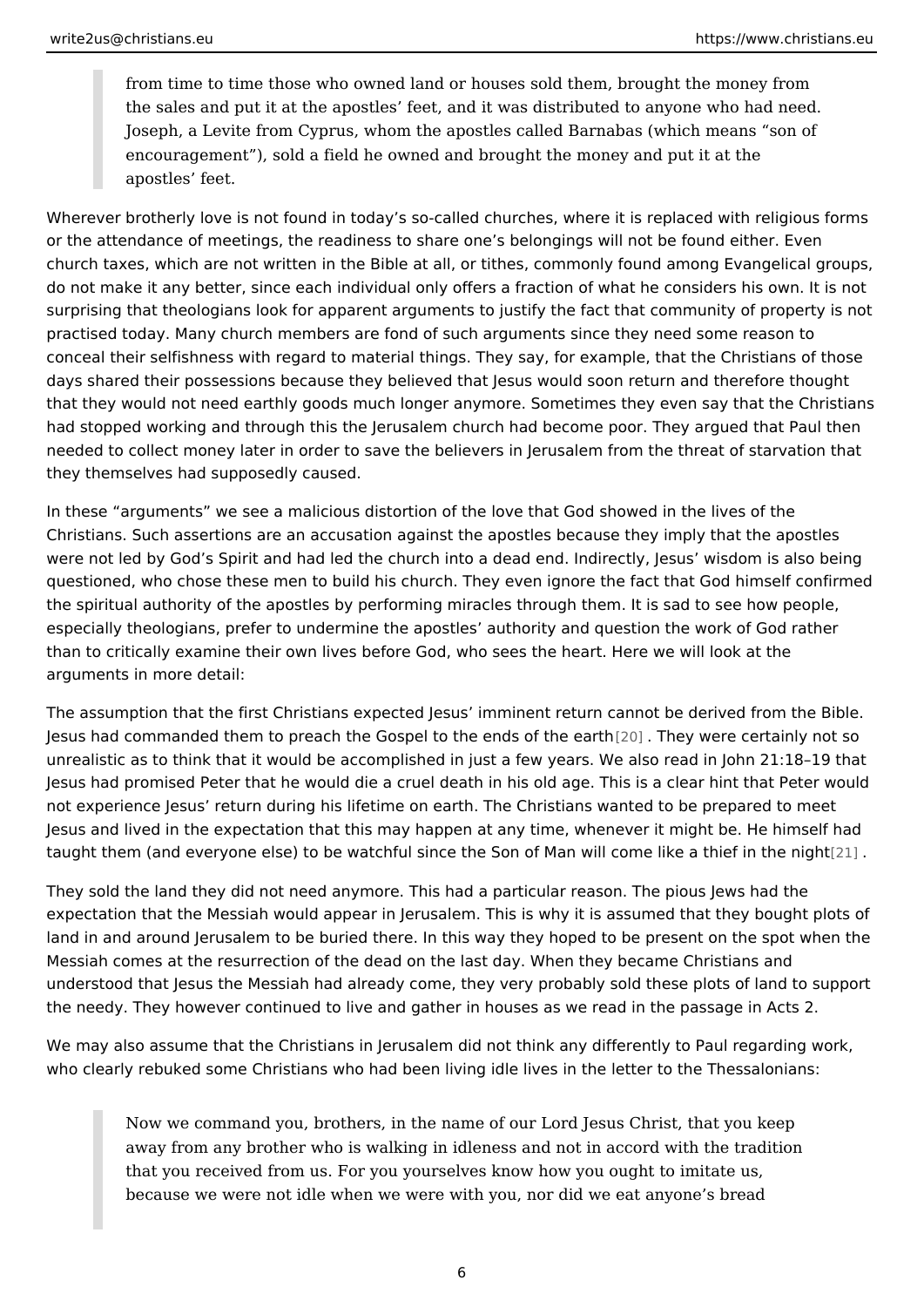without paying for it, but with toil and labour we worked night and day, not be a burden to any of you. It was not because we do not have that r you in ourselves an example to imitate. For even when we were with you you this command: If anyone is not willing to work, let him not eat. For some among you walk in idleness, not busy at work, but busybodies. No we command and encourage in the Lord Jesus Christ to do their work qu earn their own  $\sqrt{2}$  Thessalonians 3:6 12)

Community of property among Christians definitely does not mean that you can ju have. Everyone should earn his living by working and live modestly so that he ca

The collection for the churches in Palestine which we read ab put is not be a Nhew Test argument that community of property did not work out. On the contrary it is an a blessing community of property is in a larger frame. The reason for the first coll was the wide-spread famine reported in Acts 11:27 30:

Now in these days prophets came down from Jerusalem to Antioch. And named Agabus stood up and foretold by the Spirit that there would be a over all the world (this took place in the days of Claudius). So the disc every one according to his ability, to send relief to the brothers living in did so, sending it to the elders by the hand of Barnabas and Saul.

This famine certainly affected different regions of the Roman Empire to various simply poorer since they had to pay several taxes and levies: the tithes for the the temple, and taxes for the temple renovation, Caesar and the tax collectors. natural for the Christians who were better off to help their brothers who were mo impoverished Palestine this readiness to share and help went without saying. We churches which supported those in Judea during Paul s third missionary journey, concerning the Macedonians in 2 Corinthians 8:3 4:

For they gave according to their means, as I can testify, and beyond the their own accord, begging us earnestly for the favour of taking part in t saints.

And he carried on encouraging the Corinthians:

7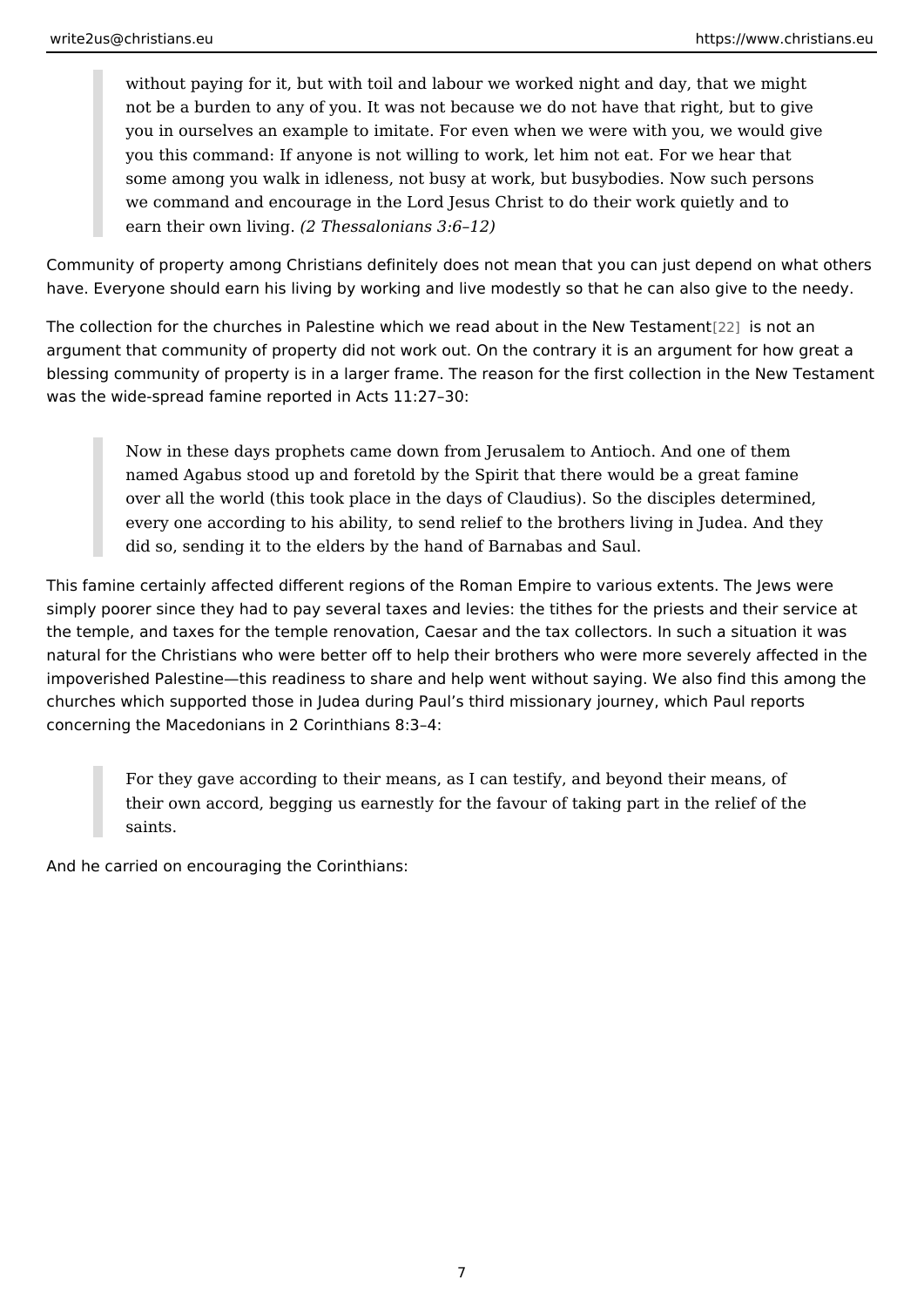<span id="page-7-0"></span>I say this not as a command, but to prove by the earnestnes also fothers is genuine. For you know the grace of our Lord Jesus Chriscth, thet though for your sake he became poor, so that you by his poverAt g dmiing hthibsecome matter I give my judgement: this benefits you, who aoyne art a got constrainted not work but also to desire to do it. So now finish doiynoguritr**aa** dwine-belss sion that desiring it may be matched by your completing hiaveut Foodr whaheyou readiness is there, it is acceptable according to what cardpings to has, not what he does not have. For I do not mean that others you bound dhe meed and you but and you but and you but an but that as a matter of fairness your abundance sahtotuhled psuepspely tthieme need, so that their abundance may supply your needf, athmae stshe Ass mitally s written, Whoever gathered much had nothingh beefwteory geatheemed little had no lack<sup>2</sup> Corinthians 8:8 15)

Of course the collection should not cause anyone to be in need, but by sharing  $\epsilon$ what he needs for a living. Paul s reasoning for this readiness to share was Jes that others may become rich, and not the expectation of Jesus imminent returr sharing the proof for the genuineness of their love. Christians should not love w in truth:

By this we know love, that he laid down his life for us, and we ought to lives for the brothers. But if anyone has the world s goods and sees his yet closes his heart against him, how does God s love abide in him? Lit us not love in word or talk but in dee(d1 almoch min 3trlu6th. 8)

We find further encouragement to share in Hebrews 13:16:

Do not neglect to do good and to share [208]h, afto yo suu ba la veea crifices are pleasing to God.

Even here we see that the reason for sharing what they had with the needy was not because they were expecting Jesus to return soon but because it was a sacrifice pleasing to God.

#### &" 5.1 Tithes

We would like to briefly write about tithes. As mentioned, this practice is wide-s denominations, and many probably think that it is taken from the Bible. To be sure about it in the Bible, but not portrayed as a Christian practice. In the Old Testa contribution that supported the service of the priests and Levites and was also u in the te[mple](#page-10-0). Besides that, every third year tithes were also distributed among t according to Deuteronomy 14:28 29. However, there is no sign of this practice a New Testament. What we find instead is that they shared everything. This is in I Acts 4:32 they weeein heart and minde trust that is as great as this, which is oft found in families, does not reach its limit when it comes to money. They were ab much because they knew each other s lives very well. They knew the sincerity th God s will. And on this basis they were able to entrust their money and other go that it will be used for God s purpose.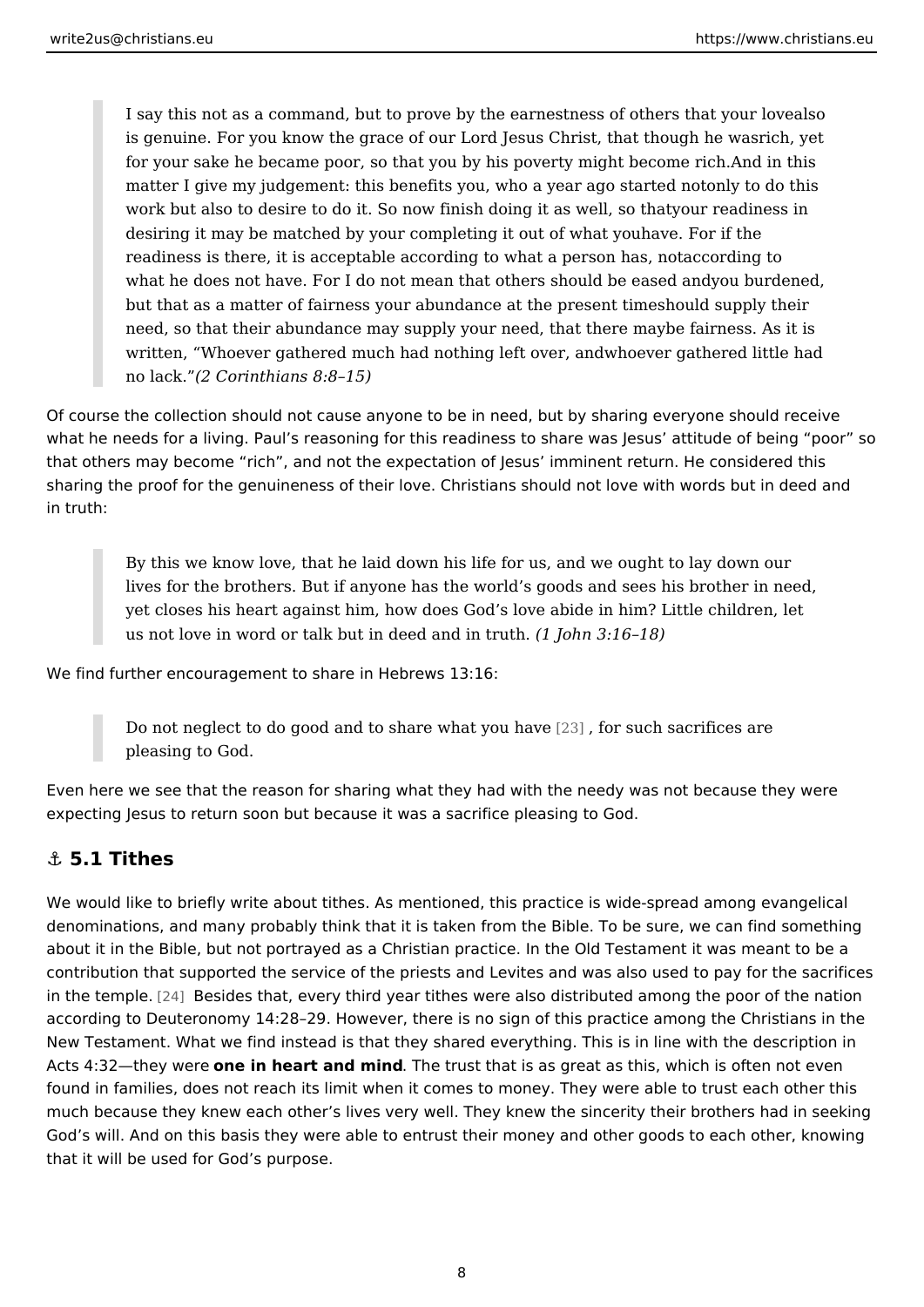### <span id="page-8-0"></span>&" 6 Sheep among wolves

In the early stages the people of Jerusalem held the Christians in high esteem. before the prophecy was fulfilled which Jesus had foretold:

Behold, I am sending you out as sheep in the midst of wolves, so be wi and innocent as doves. Beware of men, for they will deliver you over to you in their synagogues, and you will be dragged before governors and sake, to bear witness before them and the Gentiles. When they deliver  $\overline{y}$ be anxious how you are to speak or what you are to say, for what you a given to you in that hour. For it is not you who speak, but the Spirit of speaking through you. Brother will deliver brother over to death, and th child, and children will rise against parents and have them put to death hated by all for my name s sake. But the one who endures to the end will (Matthew 10:16 22)

From the beginning the Jewish religious leaders had been trying  $\infty$  sfupporess this spreading. They were afraid of losing their influence on the nation and their hon refused to hear the truth about t[heir](#page-10-0) **S**wntheweforbade the apostles to speak, had flogged and imprisone d at the muth every day, in the temple and from house to house, disciples] did not cease teaching and preaching that the Christ is Jesus. (Acts made the members of the Sanhedrin aware of their guilt in murdering the righteo began to show them how they were resisting God, he was stoned to death, and so his master s example as  $[28]$  m article reports about Paul we also learn of how he because of his evangelistic activities, often by the Jews posut also by the Gentiles

Christians were not people who adapted to the sqiries or teth bersion fe God s hos useho they were aware of their duty towards the truth of the Gospel and so held to it fi unbelievers who resisted the call to repentance. These Christians wanted to sho will of God for everyone is. Paul encouraged them to shine like lights in the mid generat[ion.](#page-10-0) This is the view they had of the world, and they knew that friendship enmity with Good. Hence the values they had and the works they did were totally d the people around them, who lived their lives according to their own plans and d not accept it as a testimony of God s work, it was taken as a personal accusatio led to violence towards the Gospel and those Who proclaimed it.

In the 2nd and 3rd centuries those who professed their faith in Jesus were outsi separated from the worldly pleasure in which most people found their enjoyment. in public feasts nor religious rituals, but instead urged the people to repent of t they incurred hostility. Gruesome rumours were spread about them. During the ti many were sentenced without any proof of their wrongdoing. You can find a colle moredetailed insight of the situation by followint gothsis rlamk e(arly Christ) ian writer

### &" 7 What does it mean for us?

The way of life of the first Christians was not a particular form they determined with each other and gave one another their everyday life, spare time, gifts and a money and property everything life consists of. In every way they desired to help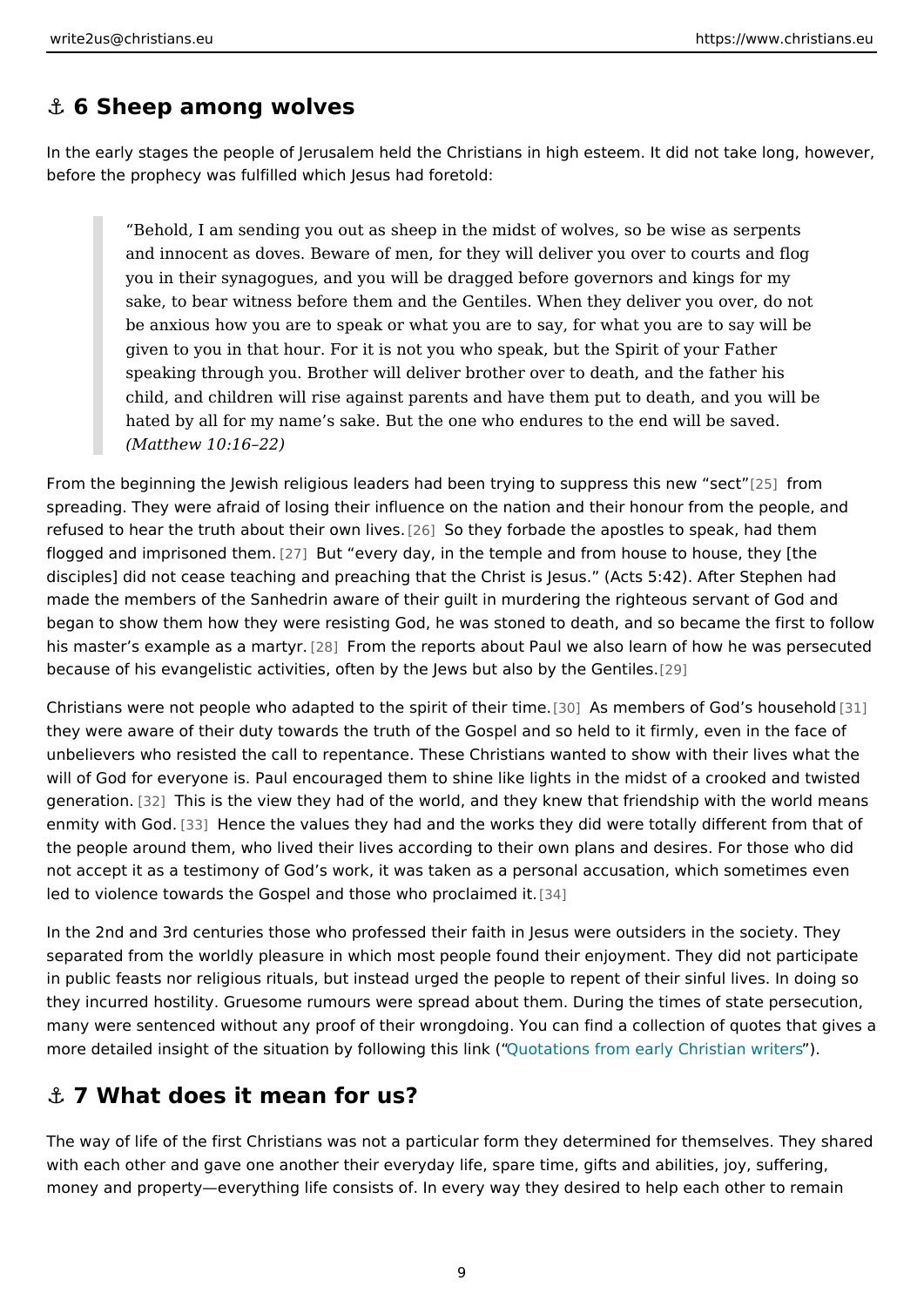faithful in living for God. As the disciples of Jesus, they desired to follow his de

By this we know love, that he [Jesus] laid down his life for us, and we o our lives for the br(ofth $\tan 3:16$ )

The love for each other, just as it is normal among brothers and sisters, was the God. John writes it clear and simple:

We love because he first loved us. If anyone says, I love Go@5 and hat ], he is a liar; for he who does not love his brother whom he has seen c whom he has not seen. And this commandment we have from him: whoev must also love his  $b$ todobn.  $4:19$  21)

The same thing applies today to everyone who wants to follow Jesus, that is, to that being a Christian is just a me-and-God relationship with some (occasional) meetings is self-deception, and it has great consequences. Christ s bride is the Christians. The church is also called his body. He is the head that all members h head that leads them all in their commo[n se](#page-11-0)rvice of an Geoadn more about what Jesu the church to be like in other articles on this website Chorcenxample New Testame

\*\*\*

In our lives we would like to follow the example of the first Christians in every r do the same together with us. We meet in different places in various towns. We effort of travelling greater distances to get in touch with people who seriously s know, not just from the wo[rds](#page-11-0) obut also from our experience, that there are not want this. The history of mankind has always shown that the majority does not w

Just like the first Christians, we too face rejection and slander, and are confron hinder us on our way. Because they themselves are not ready to submit their live they try to categorize our love for God and our obedience as legalistic or exager invite each one not to be led by prejudices or be put off by them, but to do his d to know our lives and to form his own opinion on the base of Scripture.

Through our common life we want to testify to God s power to change us, and wo not to be of little faith or to doubt whether we can still live this way today. We s blessing it is but also how necessary this way of life is for growth in the real virtues:  $\frac{1}{100}$ selflessness, in self-denial and devotion, in gentleness and patience, in regardi ourselves, in forgoing our own advantage and seeking what is best for others. Th experience not only how Jesus can make us able to do all these things, but also understand and experience his devotion and love for us, which leads us to thank

\*\*\*

Beloved, let us love one another, for love is from God, and whoever lov of God and knows God. Anyone who does not love does not know God, b love. In this the love of God was made manifest among us, that God sen into the world, so that we might live through him. In this is love, not th God but that he loved us and sent his Son to be the propitiation for our God so loved us, we also ought to love one another. No one has ever se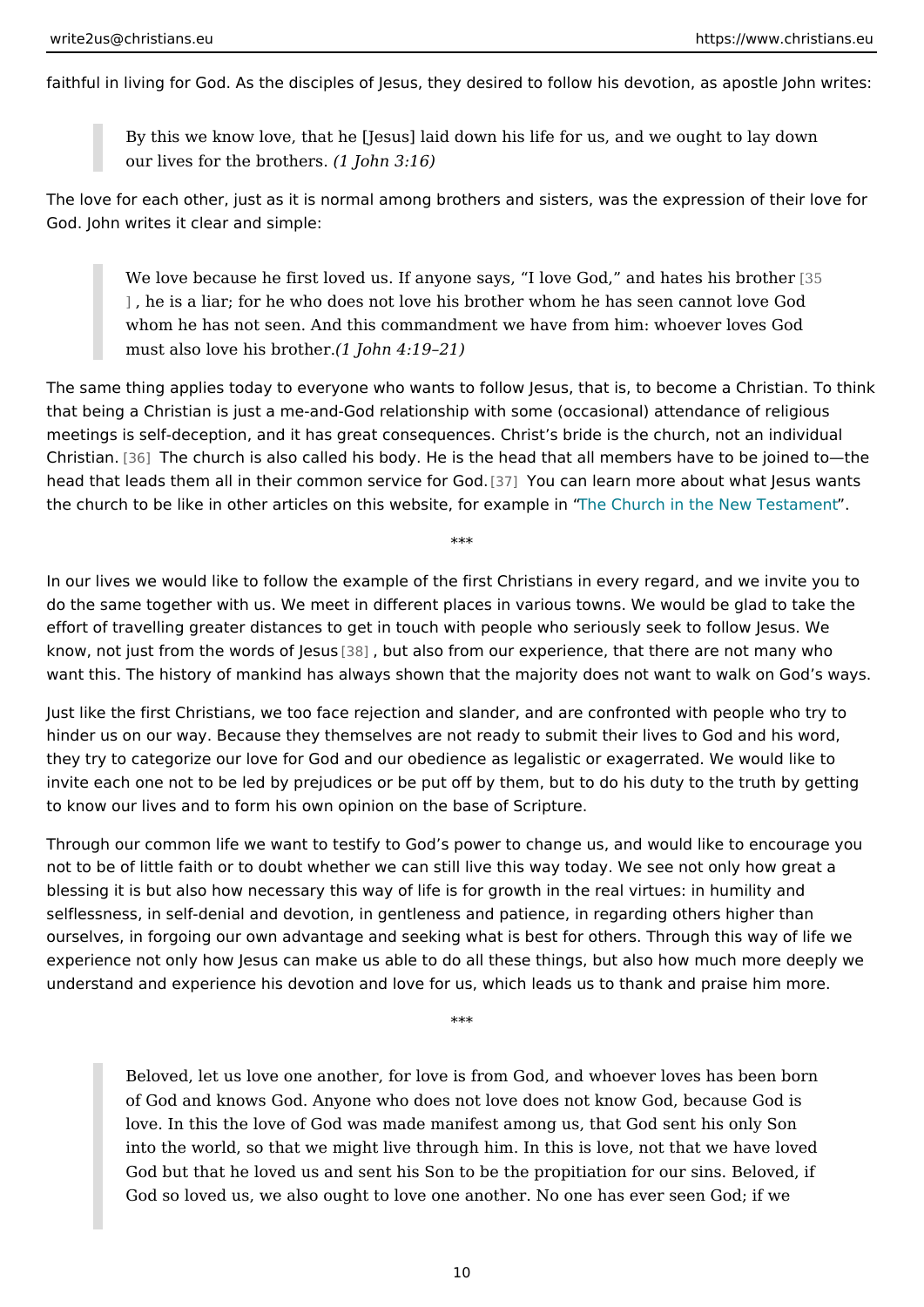<span id="page-10-0"></span>love one another, God abides in us and his love is perfected in us.*(1 John 4:7–12)*

#### Your Email\*

Your Message\*

Send

#### Footnotes

- 1. Luke 6:12–16.
- 2. John 13:34–35
- 3. John 5:30–46.
- 4. Luke 11:1.
- 5. Lukas 5,30–32.
- 6. Mark 6:31ff.
- 7. Luke 6:27–35.
- 8. John 10:11.
- 9. Luke 6:27–35
- 10. Matthew 16:21
- 11. Mark 1:14
- 12. See Psalm 32:1,5
- 13. Romans 5:5
- 14. Luke 14:33
- 15. Luke 9:23
- 16. James 5:16, Acts 19:18
- 17. Matthew 5:14–15.
- 18. Acts 5:12–14.
- 19. Acts 5:1–11.
- 20. Acts 1:8
- 21. Luke 12:35–40
- 22. e.g. in Romans 15:25–27
- 23. The Greek word koinonia does not stand for alms but the mutual help in the church
- 24. Nehemiah 10:37–38.
- 25. Acts 24:5,14
- 26. Jesus had spoken about it in John 8:37–47.
- 27. Acts 5:17–23, 40–41
- 28. Acts 7.
- 29. 2 Corinthians 11:22–27.
- 30. Romans 12:1–2, 1 Peter 4:1–5
- 31. Ephesians 2:19
- 32. Philippians 2:14–16
- 33. James 4:4.
- 34. 2 Corinthians 4:7–11.
- 35. As in other passages of the New Testament, to "hate" here also means something like to "have less regard for" or "put something behind something or someone more important"
- 36. Ephesians 5:25–27.